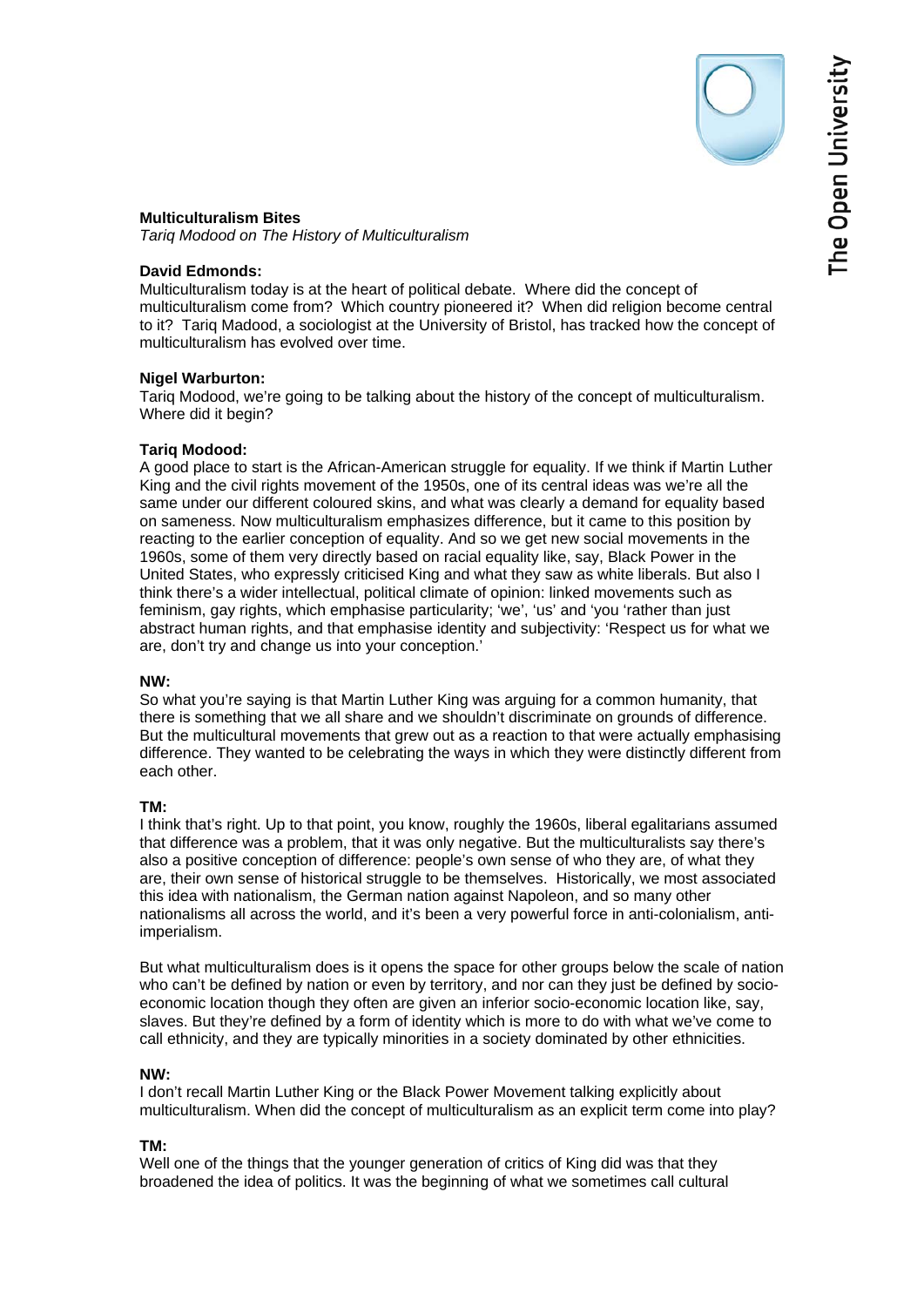politics. They began to talk about being black, being of African descent, black and proud and so on. So that a cultural identity, what you wore, what you looked like, how you wore your hair, music, dance, and of course language, all these things became part of one's identity and people said 'we have a right to this as much as you have a right to your culture.'

So that's the move from race to culture. It was by no means confined to the United States. It was very centred on English-speaking countries to begin with, partly to do with the political culture of those countries. But I think it's also to do with the fact that some of the Englishspeaking countries are countries of immigration. Canada has the most developed policy and legislation in relation to multiculturalism.

### **NW:**

So why was Canada so prominent?

#### **TM:**

Well, Pierre Trudeau who's the liberal prime minister in the late 60's, early 70's, faced a number of what one might call 'minority challenges'. One was from the French-speaking people in the Province of Quebec who wanted to resist what they saw as Anglo-domination. Then we had Native Americans: they too felt that various resources on their land and so on were being exploited by Canadian authorities, Canadian businesses, multinationals and so on, with very little reward for their own people. And then thirdly, Canada is obviously a country formed through immigration, and some migrant groups began to resist the classical policy of how states and societies handle immigration, and that is through assimilation. You began to get migrants from what one might call the political periphery wanting a slice of power rather than being forced to assimilate.

### **NW:**

So it's almost as if assimilation policies are a form of internal imperialism: the powerful recreating their own values again, forcing them on people who've come from quite different backgrounds.

# **TM:**

That is very much the multiculturalist critique of assimilation. Liberals, classical liberals let's say, believe that equality implies uniformity of treatment, but the multiculturalist critique is that no public space is culturally neutral. Those who've constructed that public space have built it to serve their needs and to privilege their position. Language is a very good example: one of the first things that multiculturalist movements argued for was the importance of state schools teaching bilingualism and not demanding everything be taught in the dominant language. Education, not just language, but education, is probably the single biggest policy area in which multiculturalism has developed.

Trudeau tried to deal with, as he saw, these minority issues, wrapped them all up together in a single concept or a single idea which came to be called multiculturalism. And he got Canadian Parliament to pass the Multicultural Act of 1971 which gave minorities for the first time certain specific rights and provisions. The Quebec nationalists weren't particularly satisfied with this: they saw being yoked together with Native Americans and immigrants as a dilution of their claim of nationhood. And actually the Native Americans weren't very pleased with it either because they said they had territorial claims, they didn't just want languages or education, or what in Britain was derogatorily called 'steel bands, saris and samosas', you know, cultural frills.

The people who were most pleased were migrant groups. And as migration grew as a worldwide phenomenon in the 1960s onwards, countries like Canada, the United States, Australia, who up to then had, broadly speaking, been importing white people, Europeanbased people, began to open up to the rest of the world. And of course the same was happening in Britain and Northwest Europe as Pakistanis, West Indians, Turks, Maghrebians and so on were coming in to help rebuild Western European economies. And so, from about that point onwards, multiculturalism comes to be associated with migration and the respect for post-immigration group formations.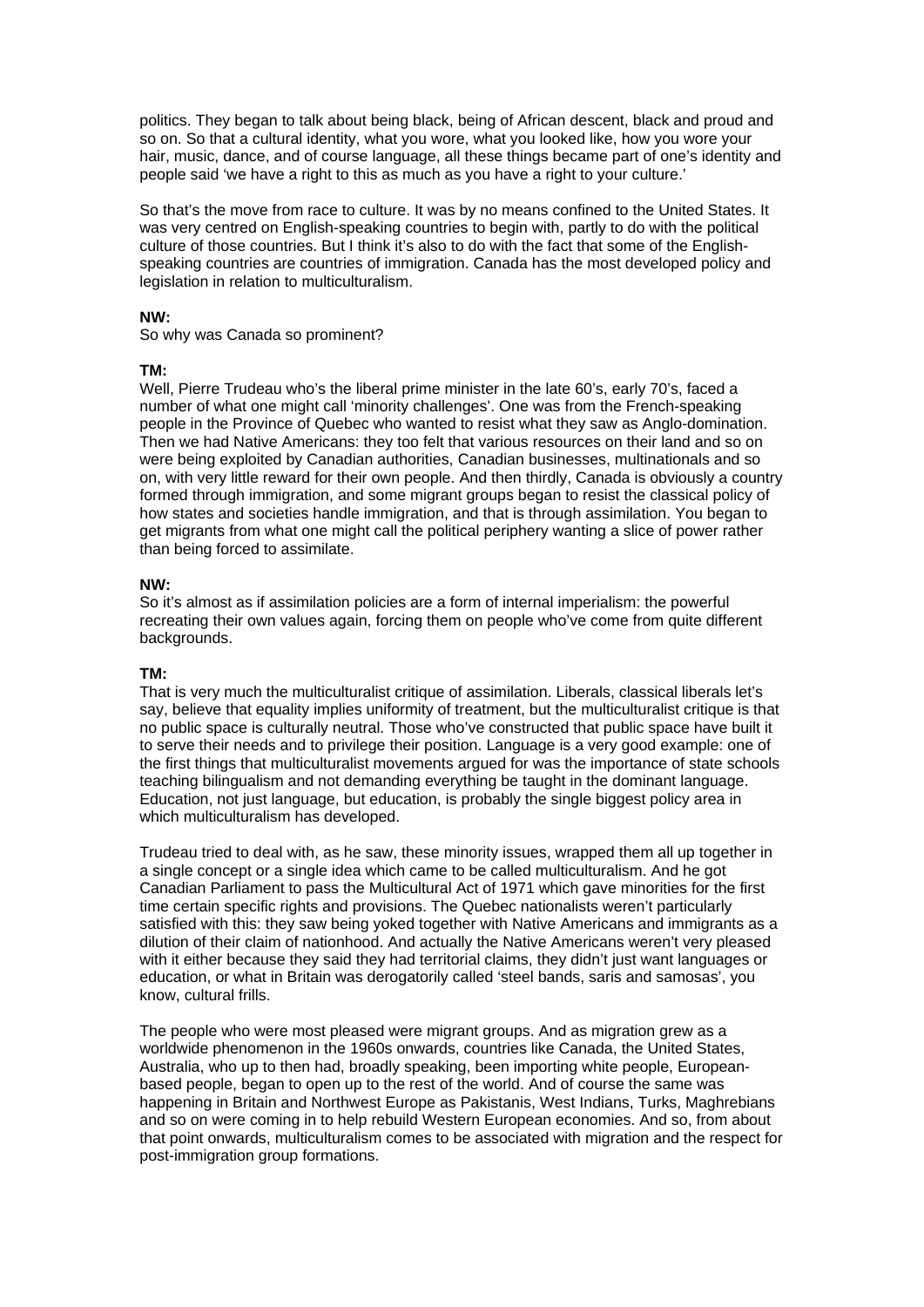# **NW:**

Well clearly with the migration came significant numbers of people from different religions: that must have had a part to play in how multiculturalism developed in Europe.

# **TM:**

It certainly has had a part of play, but it is an unintended part. Nobody was really thinking about religion. People were thinking about customs, family formations, possibly language, and language was regarded as the most politically difficult. The shift towards religious identity was very much from the ground upwards: it was not what was planned by politicians.

# **NW:**

That's fascinating. What happened that changed the emphasis from ethnicity to religion?

# **TM:**

Well by and large British politicians, and certainly British academics, thought that the dividing line, the conflict line, was around colour. Salman Rushdie is a case in point: he wrote a celebrated article in the 1980s where he said Britain has now come to be a country of two colours - black and white. But people from South Asia very rarely think of themselves in terms of colour. People from South Asia have very strong identities, regional identities, national identities – meaning Pakistani, and Indian and Bangladeshi.

But the single biggest community-based identity in South Asia is religion. When someone says to you 'who are you?' and so on, here people often or not say things like, 'oh, I work in a bank.' But when someone asks you that in Lahore or in Mumbai they're much more likely to be expecting an answer like, 'I'm a Hindu' or 'I'm a Farsi' or something like that. That is your community affiliation - a bit like Northern Ireland where if someone says they're a Catholic, 'Oh a Catholic atheist, of course. But a Catholic'. And there was a movement from below which was unintended and in many ways unwelcomed by the societies in which it took place.

# **NW:**

Well you've mentioned Salman Rushdie already, but clearly he's better known as the author of The Satanic Verses.

# **TM:**

You're quite right, and that in fact is one of the moments in the story of multiculturalism that I had in mind. There are two moments, and they both actually take place about the same time '88-'89. The battle over the novel Satanic Verses in Britain and the battle over the Muslim schoolgirls wearing a headscarf in France: these two battles shook multiculturalism. It's fair to say it divided supporters of multiculturalism, some of whom thought secularity and freedom of speech should be essential to multiculturalism because it was certainly essential to their politics. And similarly in France Republicans were outraged that someone wanted to drag in religion into a state school, the one area where all citizens were united, equal and completely unmarked by religion or any other kind of minority identity.

So these two battles, they began to turn what up to then had been a secular multiculturalism into a multiculturalism that had to find some space for religious identity or to fight with people asserting that identity. And, if you like, Britain and France have taken those two options. The British decided that it meant some form of accommodation for Muslims; the French decided it meant the reassertion of Laïcité and republican norms and certainly dress codes in public places. So they first banned the hijab in schools and more recently they banned the burkha – that is to say the head-to-toe covering for Muslim women – throughout the whole of France in public places.

# **NW:**

In terms of schools, that's a consistent policy that's anti religious display: it's not solely targeted at a Muslim minority.

# **TM:**

None of the policies in France are targeted at specific minorities, the word 'Muslim' may not even be mentioned in the legislation, and it probably isn't. But everybody knows that's what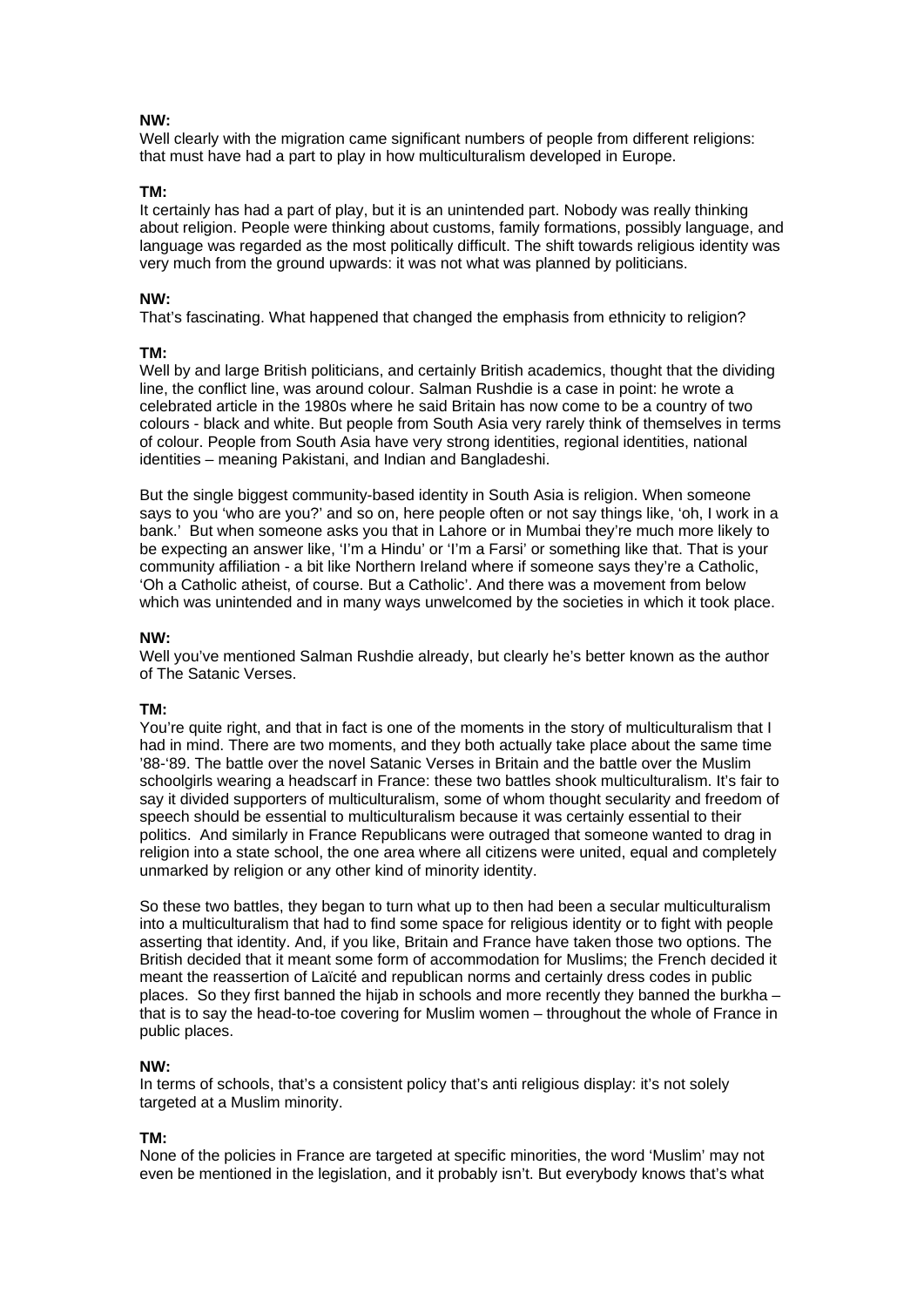it's about. The legislators are happy to say so. The Jews protested because up to that point Jewish boys had been allowed to wear the kippah or the yarmulke on their heads. And the Sikhs had been allowed to wear a turban - no one had minded that at all.

### **NW:**

Why do you think the presence of Muslims in Europe has created such an issue for multiculturalism?

# **TM:**

One way of looking at this is looking at the US/European contrast, and I think there are at least two elements. One is that Europe has a suspicion of religion, which is very different to the United States. And of course this goes back to the time when people were engaged in mass slaughter in the name of religion; whereas in the United States, because it's a country founded on religious refugees from this European turbulence and violence, they give pride of place to religion, and even though they have a strictly secularist constitution, most people go to church. Religion is actually a form of integration in the United States, it binds people together, and migrants usually emphasise their religious identity. So that's one very major difference on why Muslims are regarded much more nervously in Europe than they are in America.

But the other difference is numbers. Most migrants and their descendants in Western Europe are Muslims; whereas the majority of migrants in the United States are not Muslims. In fact the single thing that marks them out in the eyes of the majority society is that they're Spanishspeaking, and one academic nicely captured this in the title of an article he wrote when he said 'Why Islam is like Spanish.' When you think of multiculturalism in America you nearly always are thinking about Hispanics and the threat of them demanding bilingual rights; whereas nobody thinks language is the issue about multiculturalism in Western Europe. You say anything about multiculturalism, positive or negative, in Western Europe and everybody thinks that's a code for Muslims.

# **NW:**

Well in Europe, given this crisis for multiculturalism, do you think multiculturalism has run its course, as it were? We've talked about its origins in the United States with the notions of equality and what grew out of that, and a Golden Era as it were of liberal toleration, and then the emergence of these quite frightening conflicts. Does that mean we have to abandon multiculturalism now, it's not a viable concept politically any more?

# **TM:**

It's certainly become unpopular. 'Multiculturalism has failed', 'multiculturalism is dead', is so common a refrain now. Somebody made a list of all the European premieres that have actually made a speech in the last six months saying multiculturalism is dead, and it was I think about nine. It certainly includes the three most senior premieres - you know, our own Prime Minister Cameron, Nicolas Sarkozy President of France, and Angela Merkel Chancellor of Germany. I think it's very clearly related to what we were talking about just now, the emergence of religion – and not just religion in general, but quite assertive Muslims, Muslims demanding this, protesting against that, organising against this, and Muslims being powerful once they link up, not just with members of their faith, within their own national boundaries, but once they link up internationally, as we saw in the Danish cartoon affair, for instance. Muslims were a tiny minority, I think 1% of Denmark, and so they could be bullied. But once they managed to get the Arab populations agitated and those countries including Saudi Arabia, prosperous countries like Saudi Arabia, carried out a boycott of Danish goods, it was Denmark that was actually the junior. To say that multiculturalism is responsible for some of these things is completely mistaken.

Let's take the case of France, France has successful resisted multiculturalism, is proud that it's resisted multiculturalism. It is willing to deny girls the freedom to wear what they choose to wear because it is so frightened of multiculturalism. Does anybody think that France has fewer minority/majority problems than Britain? You could say with some better justification that we are witnessing continuing problems around issues to do with integration, around minority/majority relations. That is closer to the truth but it's no one particular policy or model.